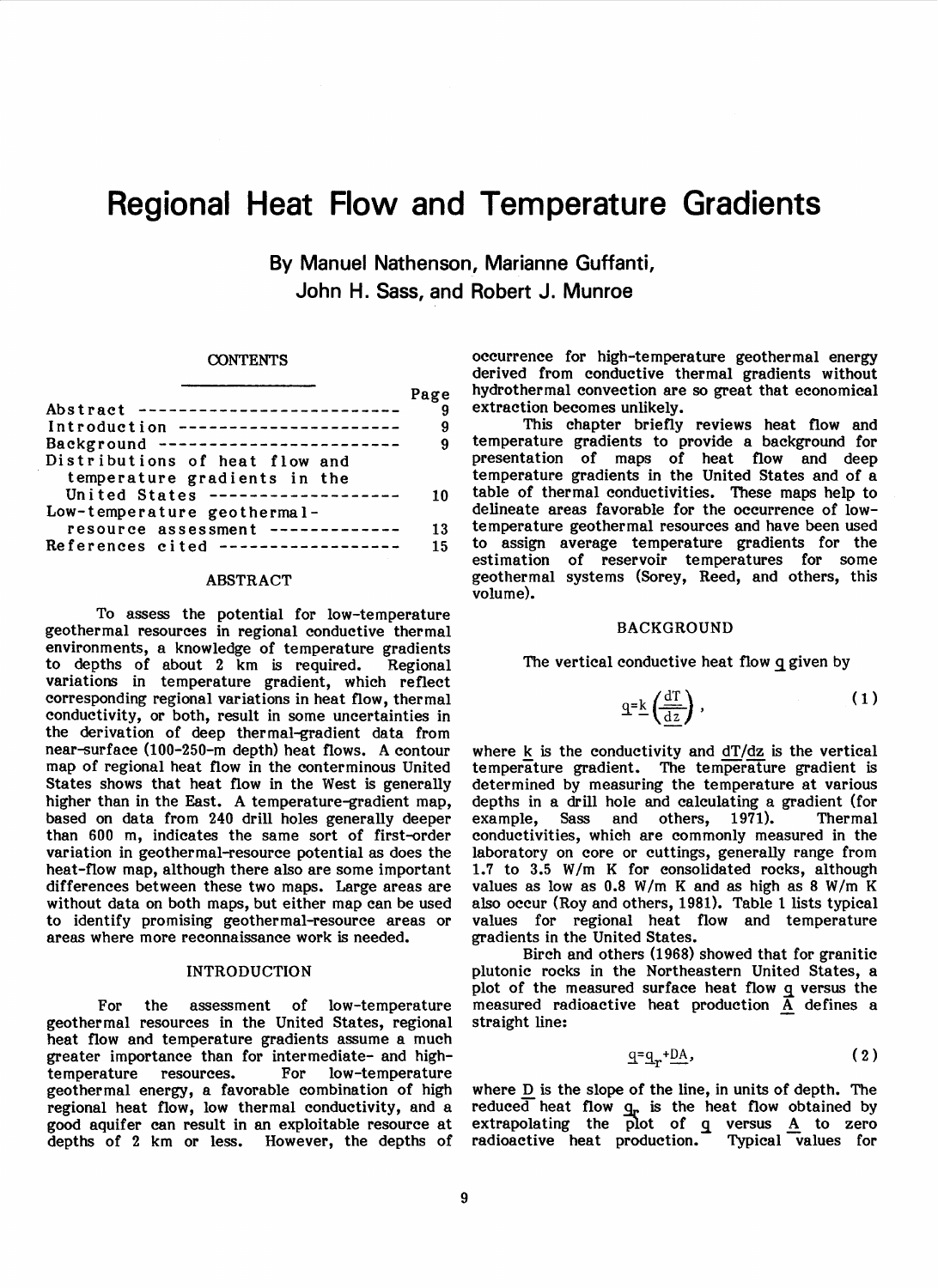### Table 1.-Typical values of heat flow and temperature gradient in parts of the conterminous United **States**

[All values assume a thermal conductivity of 2.5  $W/m$ . $K$  and a radioactive heat production of 2.1  $_{\upmu}$ W/m $^{\circ}$  (after Lachenbruch and Sass, 1977)]

| Region                                                   | Reduced<br>heat flow<br>(mN/m <sup>2</sup> ) | Heat-production<br>thickness<br>(km) | Heat<br>flow<br>(mW/m <sup>2</sup> ) | Temperature<br>gradient<br>$(^{\circ}$ C/km $)$ |
|----------------------------------------------------------|----------------------------------------------|--------------------------------------|--------------------------------------|-------------------------------------------------|
| Sierra Nevada---------- 17                               |                                              | 10                                   | 38                                   | 15                                              |
| Eastern United States-- 34                               |                                              | 7.5                                  | 49                                   | 20                                              |
| Basin and Range--------                                  | - 67                                         | 10                                   | 88                                   | 35                                              |
| Battle Mountain high<br>(part of the<br>Basin and Range) | 84                                           | 10                                   | 105                                  | 42                                              |

radioactive heat production in felsic grystallinebasement rocks range from 1 to 3 W/m<sup>3</sup>, although values as high as 8 W/m<sup>3</sup> are also known. The  $q-\underline{A}$ relation was interpreted by Birch and others  $(1968)$  to indicate that the heat flow measured at the surface is made up of one component of heat flow  $q_r$  from the mantle and lower crust and another component of heat flow DA due to the radioactivity of the upper crust. The parameter D can be related to the thickness of a layer of rock with constant heat production A below which heat flow is constant and equals the reduced heat flow  $q_r$ . Other distributions of radioactivity with depth also satisfy equation 2; a model in which  $\underline{A}$ decreases exponentially with depth was proposed to maintain the validity of equation 2 under the effects of differential erosion (Lachenbruch, 1968, 1970).

Different regions have been found to have characteristic values of  $q_r$  and  $\overline{D}$  (for example, Roy and others, 1968a, b; Lachenbruch, 1968), and on this basis the conterminous United States can be divided into regions of characteristic heat flow. Table 1 lists the values of  $q_r$  and  $\overline{D}$  for these regions (Lachenbruch and Sass, 1977). Within most such regions,  $q_r$  remains constant, whereas the measured surface heat flow may vary from place to place owing to variations in radioactive heat production of the crust. The value used in table 1 for radioactively generated heat flow in the Eastern United States is 16 mW/m<sup>2</sup>, which<br>represents a substantial fraction of the measure surface heat flow. For the tectonically young parts of the Western United States, the data for g are quite high on the average, and the  $q-A$  data show considerable scatter (Lachenbruch and Sass, 1977), so that a linear  $q-A$  relation cannot be defined. Some of the heat flow in all the regions is attributable to crustal radioactivity, but other large~cale processes also are involved. The high mean value is most likely related to deep~eated tectonic processes, such as crustal extension and associated magmatism, whereas the large scatter is probably due to hydrothermal convection in the uppermost few kilometers of the crust, and to associated hot~pring activity.

#### DISTRIBUTIONS OF HEAT FLOW AND TEMPERATURE GRADIENTS IN THE UNITED STATES

The temperature-versus-depth relation in the upper 2 km of the crust can be estimated from either<br>heat-flow or temperature-gradient data. In many heat-flow or temperature-gradient data. areas, heat flows have been determined from data collected in drill holes less than 150 m deep, and although the. measured gradients may appear to be conductive, some heat flows are probably affected by hydrothermal convection and ground-water flow below the drill hole. If, however, the conductive heat flow is representative of the region and if a model can be developed for the variation in thermal conductivity<br>with depth, then temperatures to depths of 2 km can be predicted from shallow heat-flow measurements of the conterminous United States. In most of the conterminous United States, however, it is difficult to fulfill both these requirements, owing to an insufficient number of internally consistent heat-flow determinations or to incomplete knowledge of the thermal conductivity to the required depths.

A more direct method of estimating deep subsurface temperatures is by extrapolating measured<br>gradients. However, if the depths of interest lie However, if the depths of interest lie significantly below the depth for which temperature measurements are available, this extrapolation becomes uncertain, and variation in conductivity must be accounted for. When the thermal conductivity has not been measured or cannot be estimated with confidence, the temperature data should be from drill holes sufficiently deep that any changes in thermal conductivity between the bottom of the hole and the target depth will not be significant.

The heat-flow map (fig. 4) of Sass and others  $(1981,$  fig. 13.4) shows contours of surface heat flow based on more than 1,000 determinations. The specific data are not shown, but a map of them together with a fairly complete reference list may be found in Sass and others (1981). The United States east of the 100th meridian is generally characterized by a heat flow of 40 to 60 mW/m<sup>2</sup>, with some local regions of higher heat flow in New England and on the Atlantic Coastal Plain. Heat flow west of the 100th meridian appears to vary more and to be higher overall than in the East; the mean heat flow in the West is about 80 mW/m<sup>2</sup>. Within the West, areas of relatively low heat flow occur in the western Sierra Nevada, southern Nevada, and parts of the Colorado Plateaus, whereas heat flow greater than 100 mW/m<sup>2</sup> characterizes the Southern Cascade Mountains, the Battle Mountain high, and the Rio Grande Rift. On a regional scale it is unlikely that conductive heat flow can exceed 150 *mWlm* , and higher values indicate some form of hydrothermal convection.

An empirical approach to predicting heat flow in areas of little or no conventional heat-flow data was developed by Swanberg and Morgan (1978, 1980; see Sass and others, 1981), who discovered a statistical correlation between the silica geotemperature of ground waters and heat flow within I-degree blocks of latitude and longitude for which silica geotemperature and heat flow are both well documented and have small scatter. They extended this empirical relation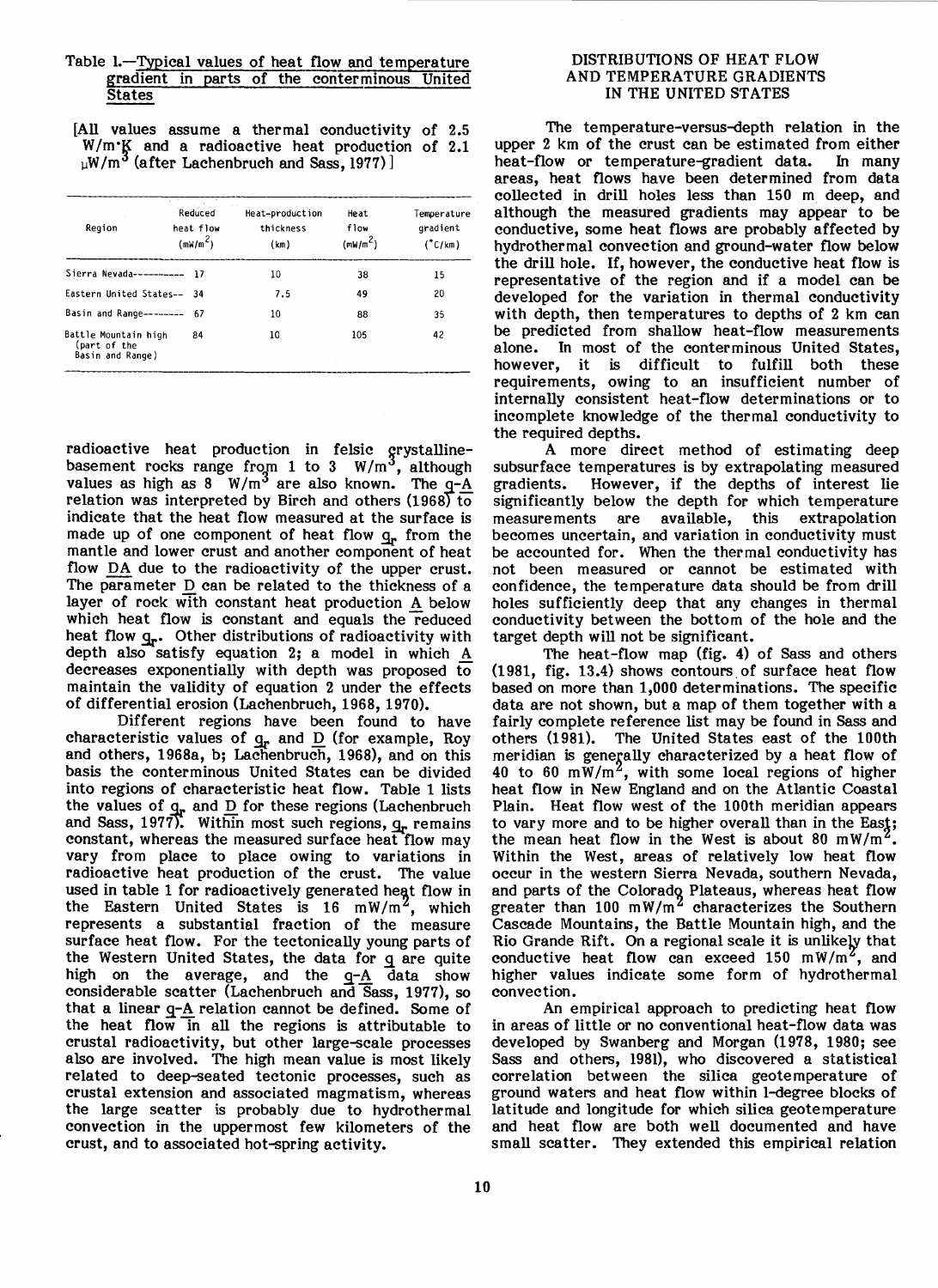

Figure 4.-Heat-flow map of the conterminous United States (from Sass and others, 1981, fig. 13.4). Contours are in heat-flow units.

 $\mathbf{I}$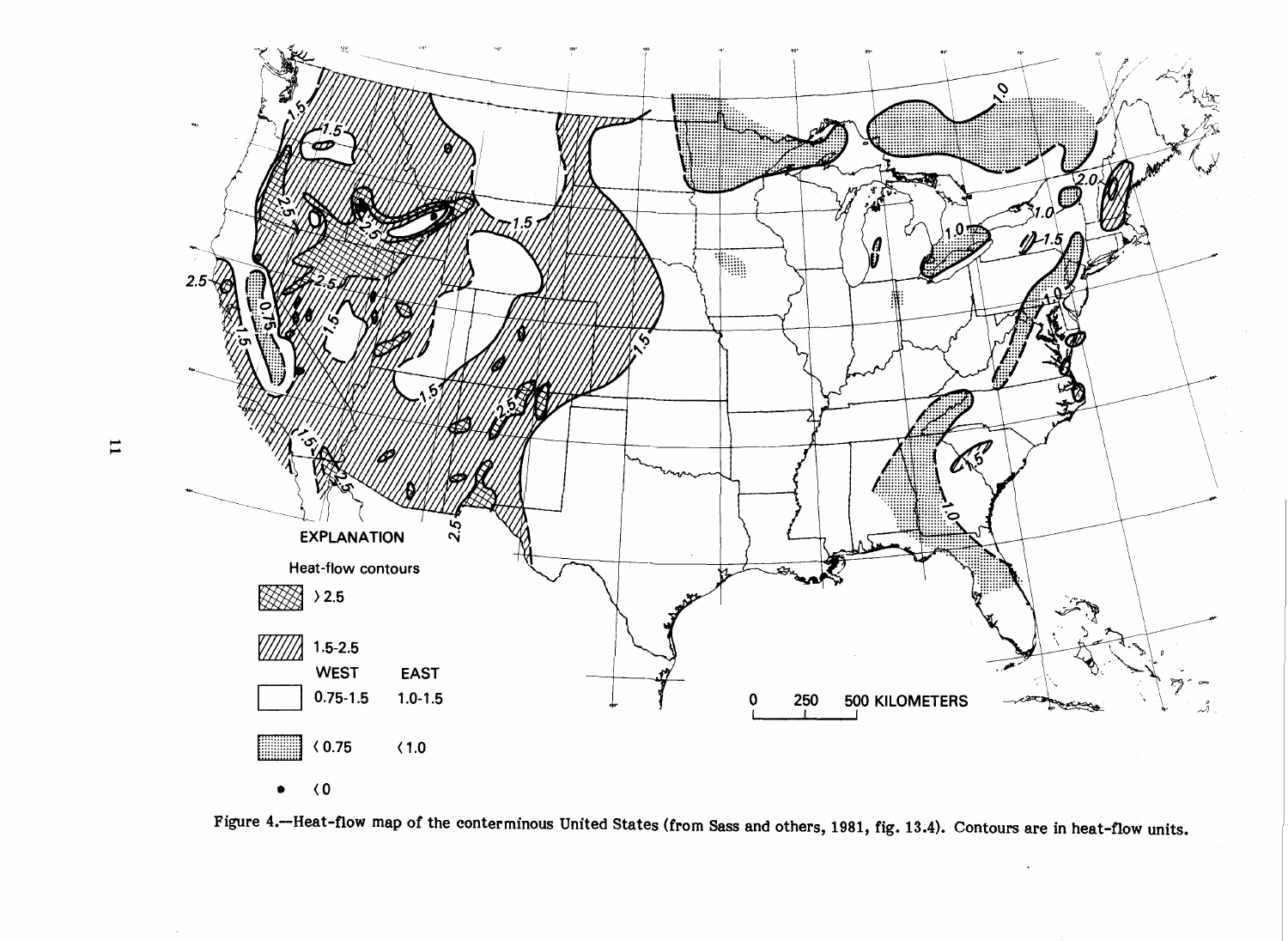to areas with few heat-flow measurements and<br>predicted heat-flow anomalies for several such areas. Some of their predictions-namely, on the Atlantic Coastal Plain, in southeastern Utah, and in parts of Nebraska-have been confirmed by subsequent heatflow measurements, whereas others (for example, in the Central Valley of California) appear to represent something other than high heat flow (see J. K. Costain, in Sass and others, 1981, p. 533-539; C. A. Swanberg and Paul Morgan, in Sass and others, 1981, p. 540-544). The silica-geotemperature/heat-flow relation has thus had some success in predicting heat-flow anomalies on a regional basis, and the anomalies predicted by this method are worth investigating with conventional techniques. However, because the method relies on a statistical approach involving data averaged over 1 degree blocks of latitude and longitude or larger areas, and because the physical basis of the relation has yet to be established, the silica-geothermometer/heatflow method probably has only a limited applicability to reconnaissance exploration for low-temperature

If thermal conductivities were more or less uniform or well known on a regional scale, the heatflow map in figure 4 could be used to characterize

# Table 2.--<u>Thermal conductivities of common rock</u><br>types

[All values in watts per meter-Kelvin]

| Rock type                          | Range         | Mean |
|------------------------------------|---------------|------|
|                                    |               |      |
| Andesite--------------- 1.35-4.86  |               | 3.7  |
| Basalt----------------- 1.12-2.38  |               | 1.8  |
| Dolomite--------------- 4.0-5.9    |               | 4.5  |
| Gabbro------------------ 1.80-3.60 |               | 2.6  |
| Gneiss------------------           | $1.69 - 5.75$ | 3.7  |
| Granitic rocks---------            | $2.1 - 5.0$   | 3.6  |
| Limestone-------------- 1.30-5.80  |               | 3.6  |
| Marble----------------- 2.02-6.52  |               | 4.3  |
| <b>Quartzite--------------</b>     | $2.33 - 7.45$ | 4.9  |
| Rhyolite----------------           | 1.58-4.33     | 3.0  |
| Rock salt---------------           | $5.3 - 7.2$   | 5.4  |
| Sandstone--------------            | $1.5 - 4.3$   | 2.9  |
| Shale------------------ 1.2-2.9    |               | 2.0  |
| Tuff-------------------- .91-3.20  |               | 2.1  |

temperature gradients. Table 2 lists representative values of the thermal conductivities of watersaturated rocks in various parts of the United States. The ranges and means are only approximate and have been generalized from various sources, including Clark (1966), Roy and others (1981), and J. H. Sass and R. J. Munroe (unpub. data, 1982).

Several observations should be made in relation to the data listed in table 2:<br>1. For most rock types,

- For most rock types, the thermal conductivity varies enormously. For some rock types in a given locality or region, however, most values may fall within a relatively narrow range of about 20 to 30 percent of the mean. Mean values commonly vary from region to region, and so the literature values used for estimates of heat flow and for derivation of temperature gradients must be chosen with care.<br>For quartz-rich
- 2. For quartz-rich rocks, the bulk thermal conductivity varies widely with the content of such low-conductivity minerals as feldspars and with the porosity, and so it is difficult to generalize regional means.
- 3. Literature values for shale are unreliable.<br>Argillaceous sedimentary rocks represent sedimentary rocks possibly the most difficult media for the measurement of thermal conductivity. They are fissile and, in many places, poorly consolidated, and it is almost impossible to maintain them in their natural physical state after removal from the ground. They also are anisotropic, and so measurements of thermal conductivity on crushed samples or drill cuttings (the most common current method) will generally be in error because such measurements represent a geometrically weighted average conductivity rather than the actual vertical conductivity. Blackwell and others (1981) discussed some of the implications of this type of error to measured heat-flow values from the Great Plains. In the context of low-temperature geothermal low-temperature resources, suspect literature values for the thermal conductivity of shale are irrelevant if the temperatures of interest are entirely within a shale section; however, if gradients are extrapolated from sand to shale or vice versa, the predicted temperatures can be greatly in

4. Generalized literature values of thermal conductivity can be used to estimate the variation in conductivity with depth and thus, as mentioned previously, to facilitate extrapolation of temperature gradients for most crystalline terranes and a restricted class of sedimentary terranes. For carbonate rocks, the ratio of limestone to dolomite in a given section must be<br>known. In sand-shale sections, an accurate In sand-shale sections, an accurate estimate of the sand/shale ratio is required, and in sedimentary basins where the sand/shale ratio varies laterally, gradients in these sections may vary by a factor of 2 for the same regional heat flow.

Several maps of temperature gradients in the United States have been constructed. The American Association of Petroleum Geologists and U.S.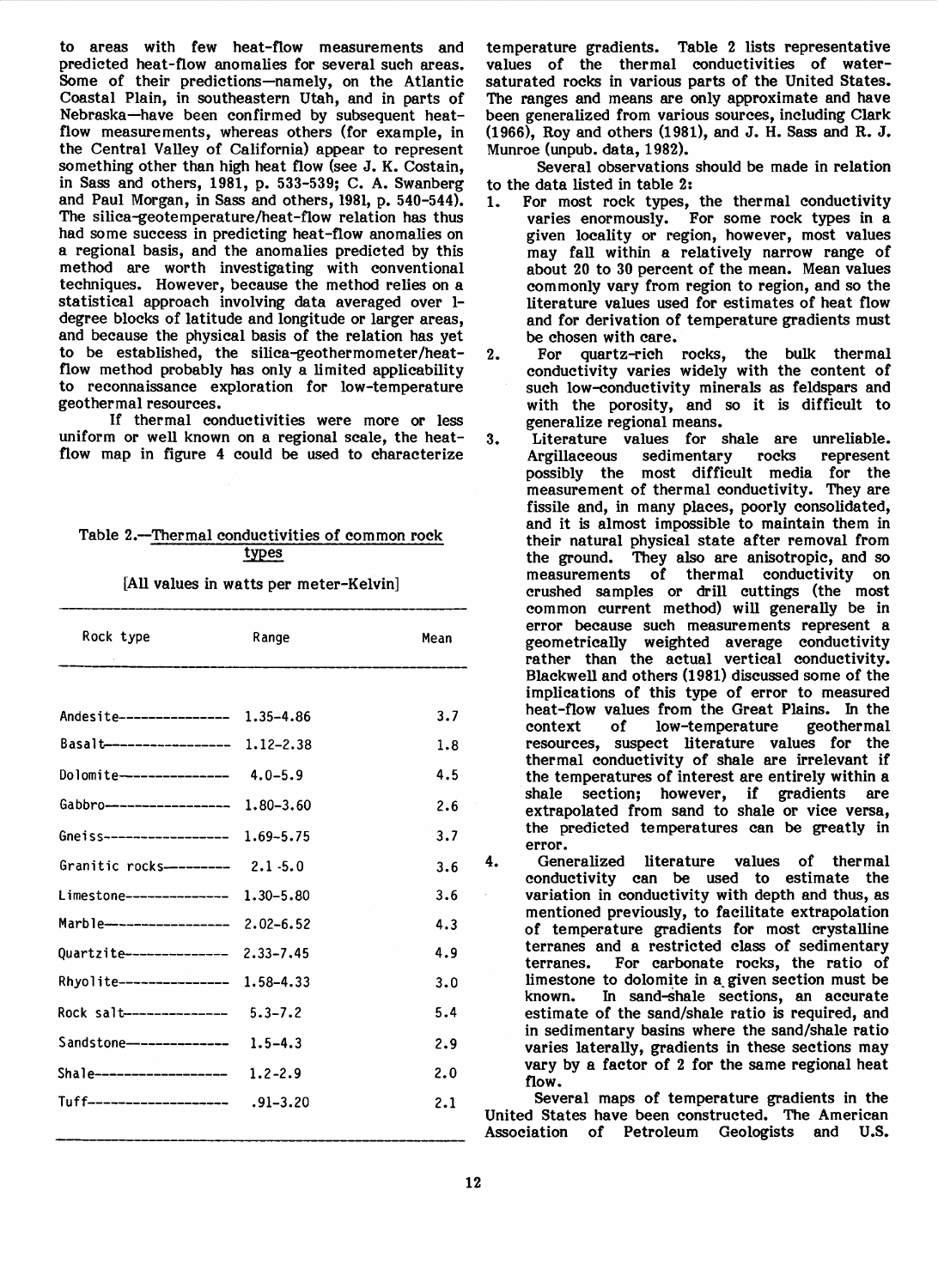Geological Survey (1976) prepared a map of gradients calculated primarily from temperature measurements at a single depth in oil, gas, and water wells and from assumed values of the mean annual air temperature (see Guffanti and Nathenson, 1980, fig. 2). Vaught (1980) used the data for Michigan to point out various problems with the accuracy of this data set in that area and thus showed that the map must be interpreted with care. Kron and Heiken (1980a, b) used data from the heat-flow literature for drill holes deeper than 50 m to construct a map of temperature gradients. Although they omitted data for any drill hole with temperatures that were obviously disturbed, some shallow drill holes with either high or low temperature gradients are most probably influenced by underlying hydrothermal convection. estimates of thermal budgets and deep temperatures can be obtained from groups of such shallow heat-flow data (for example, Sass and others, 1971; Brott and others, 1976), simple linear extrapolation of thermal gradients from such data generally is misleading.

Nathenson  $(1980, \text{fig. } 1)$ constructed a temperature-gradient map based on data from drill holes generally deeper than 600 m, using data that appeared to represent conductive heat transfer, to obtain a representation of regional, background thermal gradients. Data from drill holes at sites in or adjacent to known hydrothermalconvection systems were omitted. In drill holes where the gradient varied with depth, an overall gradient was chosen as the average of straight-line segments, approximately weighted by depth interval. Although, this value may not exactly reflect the temperatures at all depths, it can be a good approximation of these temperatures, provided the temperature-gradient contrasts over large depth intervals are not too great. As part of their study, Guffanti and Nathenson (1981) made a systematic search of the compilation by Spicer (1964) to extract the deepest, least disturbed, and most areally representative temperature logs.

Figure 5 shows the map of Guffanti and Nathenson (1980) but with added data from Blackwell and Steele (1981), Dashevsky and McClung (1980), M. C. Gardner (written commun., 1981), Hodge and others (1981), Jessop and Judge (1971), Judge and Beck (1973), W. S. Keys and D. E. Eggers (written commun., 1980), Leonard and Wood (1980), McClung (1980), Perry and others (1980), Roy and others (1980), Sass and others (1981), J. H. Scott and J. J. Daniels (written commun., 1980), Shearer (1979), and Urban and others (1978). An important characteristic of these deep temperature<br>gradients is that few of the high gradients shown on the map by Kron and Heiken (1980b) are confirmed by the deeper data. In part, this difference reflects the smaller number of deep drill holes used by Guffanti and Nathenson (1980), but it also reflects the improbability of very high gradients persisting to depths of 600 m except in geothermal areas, as well as the local-areal extent of most high-temperature thermal anomalies. It should be emphasized that the map (fig. 5) is highly generalized and that in areas between temperature-gradient contours, both higher and lower values may be measured on a local scale, especially at shallow (less than 300 m) depths.

The temperature-gradient map (fig. 5) reflects

the combined effects of heat flow and thermal conductivity. Comparison with the heat-flow map (fig. 4) shows a general coincidence of temperature gradients with heat flow. Gradients less than  $25^{0}$ C/km and heat flow less than  $63 \, \text{mW/m}^2$  (1.5 HFU) predominate east of the 100th meridian, whereas gradients greater than  $25^{\circ}$ C/km and a heat flow greater than 63 *mW/m2* are common in the West. Within the East, part of the southern Appalachians region stands out as a thermal low in terms of both heat flow and temperature gradients, whereas in parts of the Atlantic Coastal Plain, higher than average heat flow is expressed by higher temperature gradients. High temperature gradients in the Northwestern United States and in parts of Colorado and Wyoming approximately correspond to areas of high heat flow. Virtually no heat-flow determinations exist on which a comparison can be based in western Texas, where temperature gradients are low, or in the Gulf Coastal Plain, where inland gradients are high.

This general correspondence between heat flow and temperature gradients suggests that thermal conductivities cluster around some average value on a regional scale, despite smaller scale variations in are related to regional geologic features, and some<br>temperature-gradient anomalies mirror geologic temperature-gradient anomalies mirror geologic environments but not heat flow. relatively high temperature gradients occur in western Pennsylvania and West Virginia, primarily owing to the low thermal conductivity of the thick sequence of Devonian shale in those States; however, this is not a region of high heat flow except for a small area in<br>south-central New York. Some anomalous south-central temperature gradients are related to local thermalregional scale; for example, a  $13^{\circ}$ C/km gradient in eastern Utah relects the local presence of highconductivity salt.

## LOW-TEMPERATURE GEOTHERMAL-RESOURCE ASSESSMENT

Low-temperature geothermal resources are defined partly in relation to regional background values of heat flow and temperature gradient. The low-temperature geothermal resources assessed in this volume occur in permeable aquifers that have temperatures greater than those defined by a minumum of  $10^{0}$ C above the local mean annual air temperature at the surface, increasing by  $25^{\circ}$ C/km with depth to a maximum of  $90^{\circ}$ C (see Reed, this volume, fig. 1). The value of  $25^{\circ}$ C/km corresponds to the temperature gradient based on an average heat flow of 63  $mW/m^2$  and a thermal conductivity of 2.5 W/m · K for felsic crystalline rocks. This thermal regime is appropriate for stable continental appropriate environments and is an upper limit for large areas of the Eastern United States, as depicted on the temperature-gradient map (fig. 5).Gradients higher than  $25^{\circ}$ C/km occur in regions of high heat flow and in areas of normal heat flow containing a thick sequence of such low-conductivity rocks as shale and basalt.<br>The low-temperature limit used in this assessment screens from consideration geologic environments with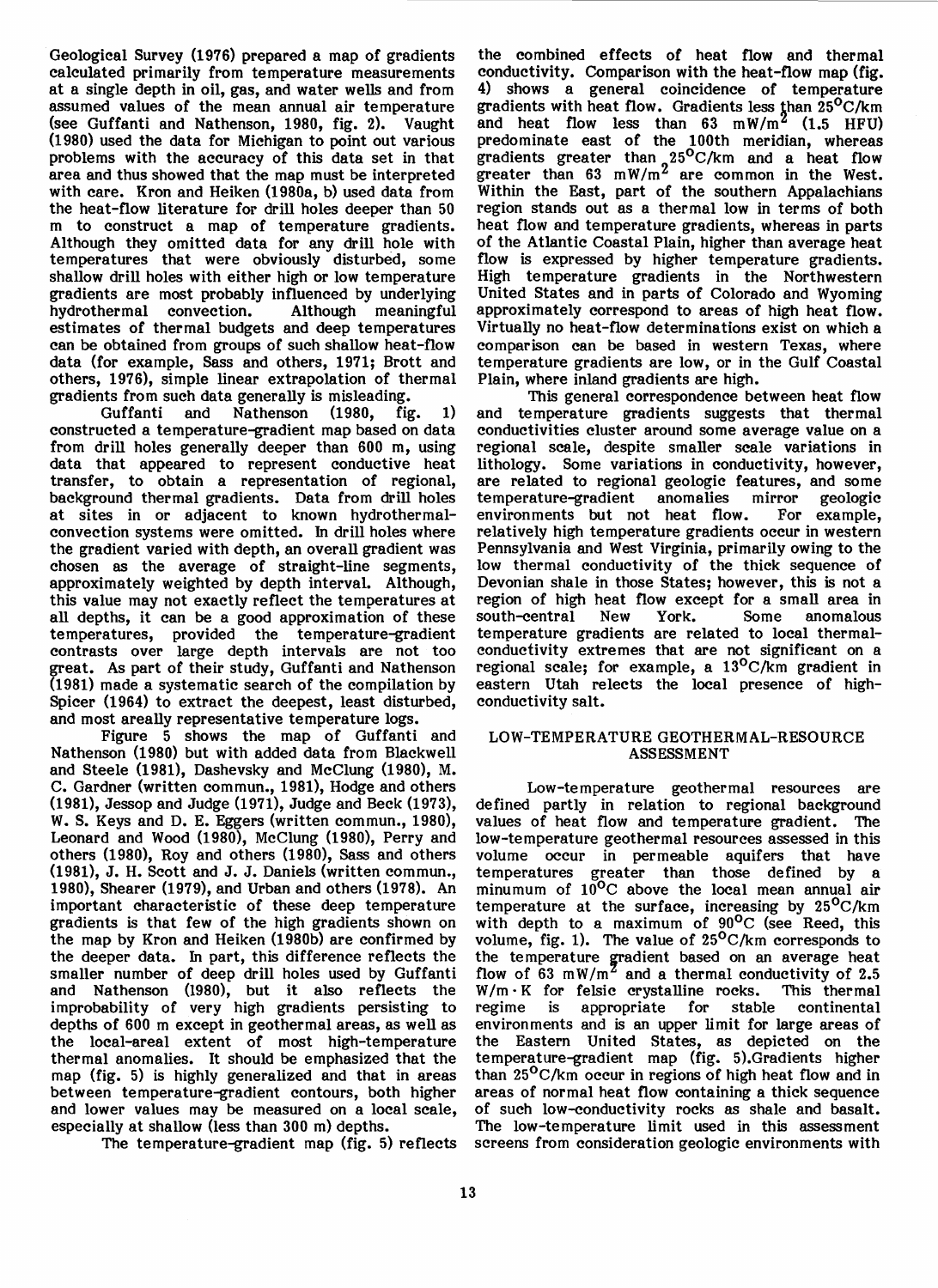

14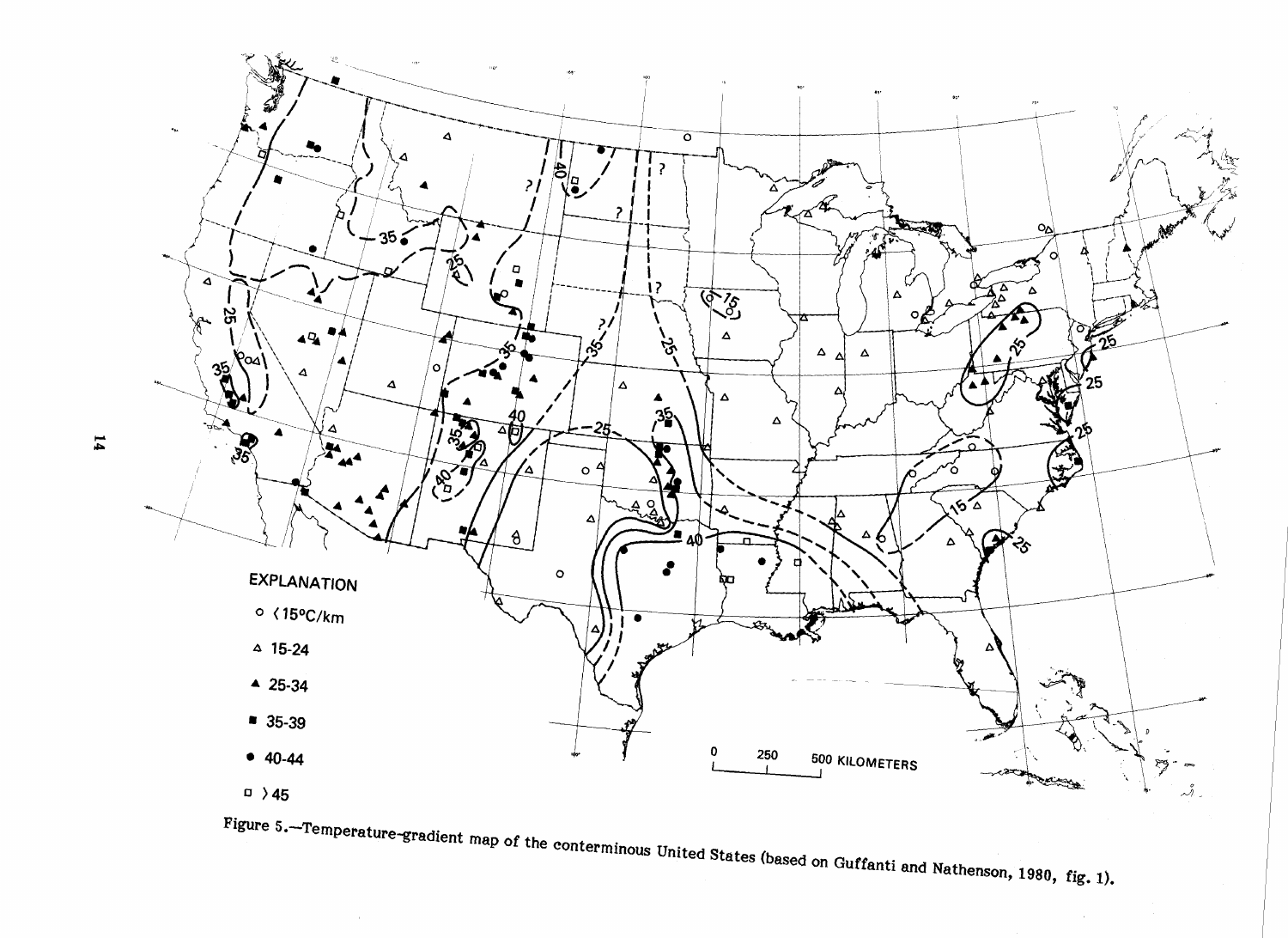normal heat flow and average conductivity, and thus excludes areas containing vast amounts of relatively cool shallow ground water; it also constrains to reasonable values the drilling depths required to reach adequate temperatures for nonelectrical uses.

The temperature-gradient map (fig. 5) broadly highlights areas with gradients greater than 25°C/km where useful temperatures can be found at drillable depths. East of the 100th meridian, an area in western Pennsylvania, parts of the Atlantic Coastal Plain, and areas inland of the Gulf of Mexico coast all have higher than average temperature gradients. Much of the West has high gradients, although depths to basement are shallow in many places; obvious exceptions are the San Joaquin Valley and the Los Angeles basin in California, the Williston basin in North Dakota, and smaller basins in Wyoming, Colorado, and New Mexico.

To be considered a resource, not only must the temperatures be adequate, but also there must be indication of sufficient permeability to supply longterm production (Sorey, Nathenson, and Smith, this volume). Mariner and others (this volume) and Sorey, Reed, and others (this volume) survey the available hydrologic data to estimate reservoir thicknesses, transmissivities, and confining-bed properties for that exceed the minimum-temperature criterion. For most aquifers, actual temperature data were used; however, for some areas the data shown on the temperature-gradient map (fig.  $5$ ) were used to assign average gradients for an estimation of reservoir temperatures.

Superimposed on the regional gradients are anomalies caused by hydrothermal convection. The low-temperature resources identified by Mariner and others (this volume) include some that have hot springs at the surface and are clearly associated with<br>hydrothermal-convection systems. Other resources hydrothermal-convection systems. are defined by high temperatures in wells; for these resources, the heat-flow and temperature-gradient maps (figs. 4, 5) are useful for deciding whether the system reflects regional conductive heat flow and temperature gradients, or is likely to require convection to give the temperatures measured in wells at the depth shown.

#### REFERENCES CITED

- American Association of Petroleum Geologists and U.S. Geological Survey, 1976, Geothermal<br>gradient map of North America: Washington, gradient map of North America: Wash<br>U.S. Government Printing Office, Government Printing Office, scale 1 :5,000 ,000.
- Birch, Francis, Roy, R. F., and Decker, E. R., 1968, Heat flow and thermal history in New England and New York, in Zen, E-an, White, W. S., Hadley, J. B., and Thompson, J. B., Jr., eds., Studies of Appalachian geology: northern and maritime: New York, Interscience, p. 437-451.
- Blackwell, D. D., and Steele, J. L., 1981, Heat flow and geothermal potential of Kansas: Kansas State Agency Contract 949 final report, 69 p.
- Blackwell, D. D., Steele, J. L., and Steeples, D. W., 1981, Heat flow determinations in Kansas and their implications for Midcontinent heat flow

patterns abs.: Eos (American Geophysical Union Transactions), v. 62, no. 17, p. 392.

- Brott, C. A., Blackwell, D. D., and Mitchell, J. C., 1976, Heat flow study of the Snake River Plain<br>region, Idaho, pt. 8 of Geothermal region, Idaho, pt. 8 of Geothermal investigations in Idaho: Idaho Department of Water Resources Water Information Bulletin 30, 195 p.
- Clark, S. P., Jr., 1966, Thermal conductivity, in Clark, S. P., Jr., ed., Handbook of physical constants: Geological Society of America Memoir 97, p. 459-482.
- Dashevsky, S. S., and McClung, W. S., 1980, Summary of temperature logging of Crisfield, Maryland geothermal test hole, in Costain, J. K., Glover, Lynn, III, and Sinha, A. K., eds., Evaluation and targeting of geothermal energy resources in the southeastern United States: July 1–September<br>30, 1979: Blacksburg, Virginia Polytechnic Blacksburg, Virginia Polytechnic Institute and State University Report VPI-SU-78ET-27001-7, p. A22-A32.
- Guffanti, Marianne, and Nathenson, Manuel, 1980, Preliminary map of temperature gradients in the conterminous United States: Geothermal Resources Council Transactions, v. 4, p. 53-56.
- -1981, Temperature-depth data for selected deep drill holes in the United States obtained using-<br>maximum thermometers: U.S. Geological maximum thermometers: Survey Open-File Report 81-555, 100 p.
- Hodge, D. S., De Rito, R., Hifiker, K., Morgan, P., and Swanberg, C. A., 1981, Investigations of lowtemperature geothermal potential in New York state: Los Alamos National Laboratory Report LA-8960-MS, 74 p.
- Jessop, A. M., and Judge, A. S., 1971, Five measurements of heat flow in southern Canada: Canadian Journal of Earth Sciences, v. 8, no. 6, p. 711-716.
- Judge, A. S., and Beck, A. E., 1973, Analysis of heatflow data-several boreholes in a sedimentary basin: Canadian Journal of Earth Sciences, v. 10, no. 10, p. 1494-1507.
- Kron, Andrea, and Heiken, Grant, 1980a, Geothermal gradient map of the United States: Geothermal Resources Council Transactions, v. 4, p. 69-71.
- 1980b, Geothermal gradient map of the United States: Los Alamos Scientific Laboratory Map LA-8476-MAP, scale 1:5,000,000.
- Lachenbruch, A. H., 1968, Preliminary geothermal model of the Sierra Nevada: Geophysical Research, v. 73, no. 22, p. 6977- 6989.
- -1970, Crustal temperatures and heat production: Implications of the linear heat-flow relation: Journal of Geophysical Research, v. 75, no. 17, p. 3291-3300.
- Lachenbruch, A. H., and Sass, J. H., 1977, Heat flow in the United States and the thermal regime of the crust, in Heacock, J. G., ed., The Earth's<br>crust: American Geophysical Union Geophysical Geophysical Monograph 20, p. 626-675.
- Leonard, R. B., and Wood, W. A., 1980, Geothermal gradients in the Missoula and Bitteroot valleys, west-central Montana: U.S. Geological Survey Water-Resources Investigations 80-89, 15 p.